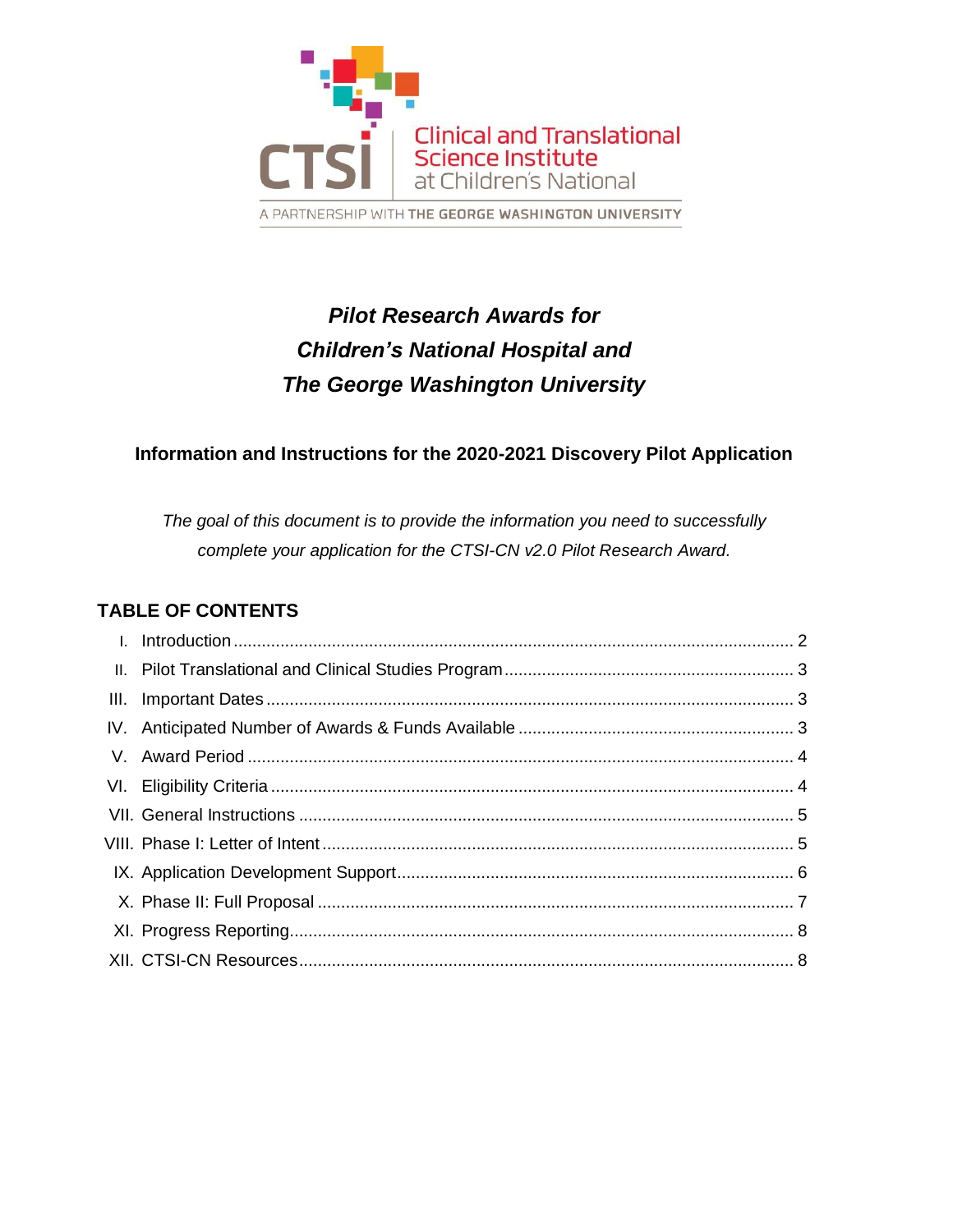# **I. INTRODUCTION**

#### **National Center for Advancing Translational Sciences**

The [National Center for Advancing Translational Sciences](https://ncats.nih.gov/) (NCATS) was officially established in fiscal year 2012 to focus on the translation of science and discovery into clinical practice and improved health outcomes. NCATS defines translational research broadly to include the early steps necessary to develop new therapeutics, devices, and diagnostics from basic discoveries, the steps necessary to establish real world efficacy, and the research needed to improve the practical implementation and dissemination of improved approaches to care. The mission of NCATS includes strengthening the entire spectrum of translational research as defined below.

- **BASIC RESEARCH:** Scientific exploration that can reveal fundamental mechanisms of biology, disease, or behavior. Every stage of the translational research spectrum builds upon and informs basic research.
- **PRE-CLINICAL RESEARCH:** Pre-clinical research connects the basic science of disease with human medicine. During this stage, scientists develop model interventions to further understand the basis of a disease or disorder and find ways to treat it.
- **CLINICAL RESEARCH:** Clinical research includes studies to better understand a disease in humans and relate this knowledge to findings in cell or animal models; testing and refinement of new technologies in people; testing of interventions for safety and effectiveness in those with or without disease; behavioral and observational studies; and outcomes and health services research.
- **CLINICAL IMPLEMENTATION:** Adoption of interventions that have been demonstrated to be useful in a research environment into routine clinical care for the general population.
- **PUBLIC HEALTH:** Study of health outcomes at the population level to determine the effects of diseases and efforts to prevent, diagnose, and treat them. Findings help guide scientists working to assess the effects of current interventions and to develop new ones.

To achieve its mission, NCATS established The Clinical and Translational Science Award [\(CTSA\) Program.](https://ctsa.ncats.nih.gov/) The CTSA Program supports a national network of medical research institutions – called hubs – that work locally, regionally, and nationally to improve the translational research process to get more treatments to more patients more quickly by catalyzing innovation in training, research tools, and processes. The CTSA program hubs make up the [CTSA Consortium.](https://clic-ctsa.org/)

#### **Clinical and Translational Science Institute at Children's National v2.0**

The Clinical and [Translational](https://www.ctsicn.org/) Science Institute at Children's National (CTSI-CN) was established in 2010 as a collaboration between Children's National Hospital (CNH) and our academic partner, The George Washington University (GW). While Children's National researchers focus on pediatrics issues, the CTSI-CN does **not** focus exclusively on pediatrics.

The vision of CTSI-CN v2.0 is to promote innovations that speed the translation of research into improved child, family, and community health.

To realize this vision, the CTSI-CN v2.0 serves as a catalyst for clinical and translational research (CTR) by focusing on four major themes:

- Improving child, family, and community health, particularly for under-served populations;
- Developing novel treatment strategies for rare genetic diseases;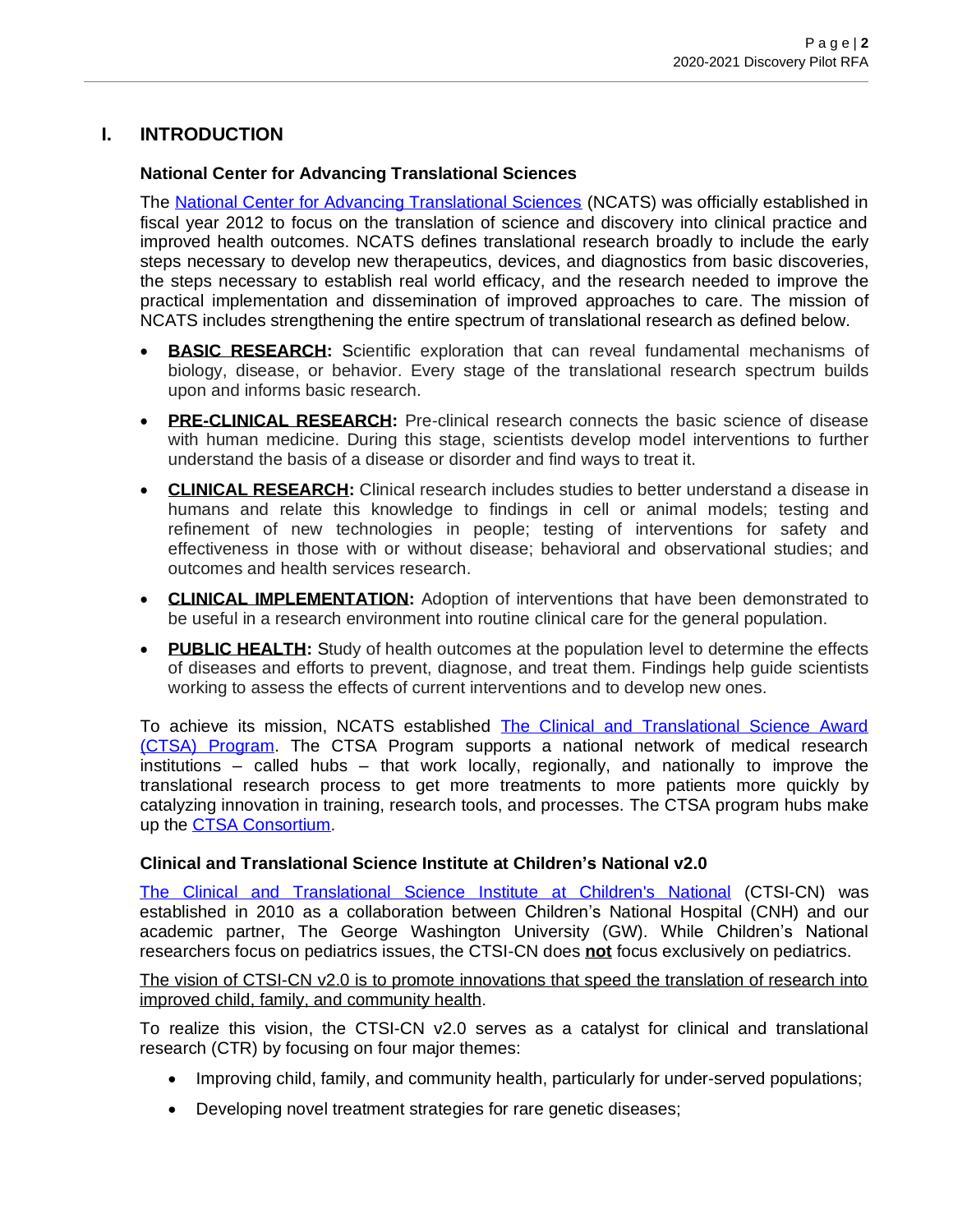- Designing new devices for pediatric care; and
- Characterizing disease and disorders along the lifespan.

#### **II. PILOT TRANSLATIONAL AND CLINICAL STUDIES PROGRAM**

The CTSI-CN Pilot Translational and Clinical Studies Program (PTC) offers three distinct awards for pilot funding on an annual basis. Research supported through this mechanism should provide critical preliminary data to support an extramural research application within two years of the completion of this award.

CTSI-CN funds any impactful research, not just that which focuses on pediatric populations. Please visit the CTSI-CN website for a list of [prior pilot awards.](https://ctsicn.org/awardedprojects)

#### **Discovery Pilot Program**

For the Discovery Pilot Program, the PTC deliberately targets a broad range of disciplines and levels of inquiry ranging from basic, translational, and clinical to population-based research that covers the human life span with a special emphasis on disorders of childhood, including those that extend into adulthood, and on disorders that have their antecedents in childhood. Examples include cardiovascular disease, obesity, sickle cell disease, asthma, and others. However, the PTC will and does fund non-pediatric research studies. Multi-disciplinary and highly collaborative projects are especially encouraged.

Applicable areas of investigation include, but are not limited to: genetics and genomics, molecular and cellular biology, integrative and systems biology, behavior, population sciences and public health, implementation sciences as relates to brain/behavior function and development, pain, cancer, infectious disease, inflammation and immunology, stress, addiction and substance abuse, cardiovascular function and development, injury, repair and regenerative medicine, and rehabilitation and surgical technologies.

#### **III. IMPORTANT DATES**

| <b>RFA Release</b>              | October 4, 2019                        |
|---------------------------------|----------------------------------------|
| <b>Letters of Intent Due</b>    | November 15, 2019 by COB (5:00 pm EST) |
| <b>Full Proposal Invitation</b> | November 25, 2019                      |
| <b>Open Studios</b>             | December 16, 2019                      |
| <b>Full Proposals Due</b>       | January 24, 2020 by COB (5:00 pm EST)  |
| <b>Funding Announcement</b>     | March 16, 2020                         |
| <b>Award Date</b>               | June 1, 2020                           |
|                                 |                                        |

#### **IV. ANTICIPATED NUMBER OF AWARDS AND FUNDS AVAILABLE**

*The Discovery Pilot Program will award a maximum of 6 proposals up to \$50,000 per award.* 

CTSI-CN pilot funding is contributed through cost share from both Children's National and The George Washington University. Therefore, it is the goal of CTSI-CN to elicit sufficient pilot applications from both organizations to utilize the dedicated funds of each.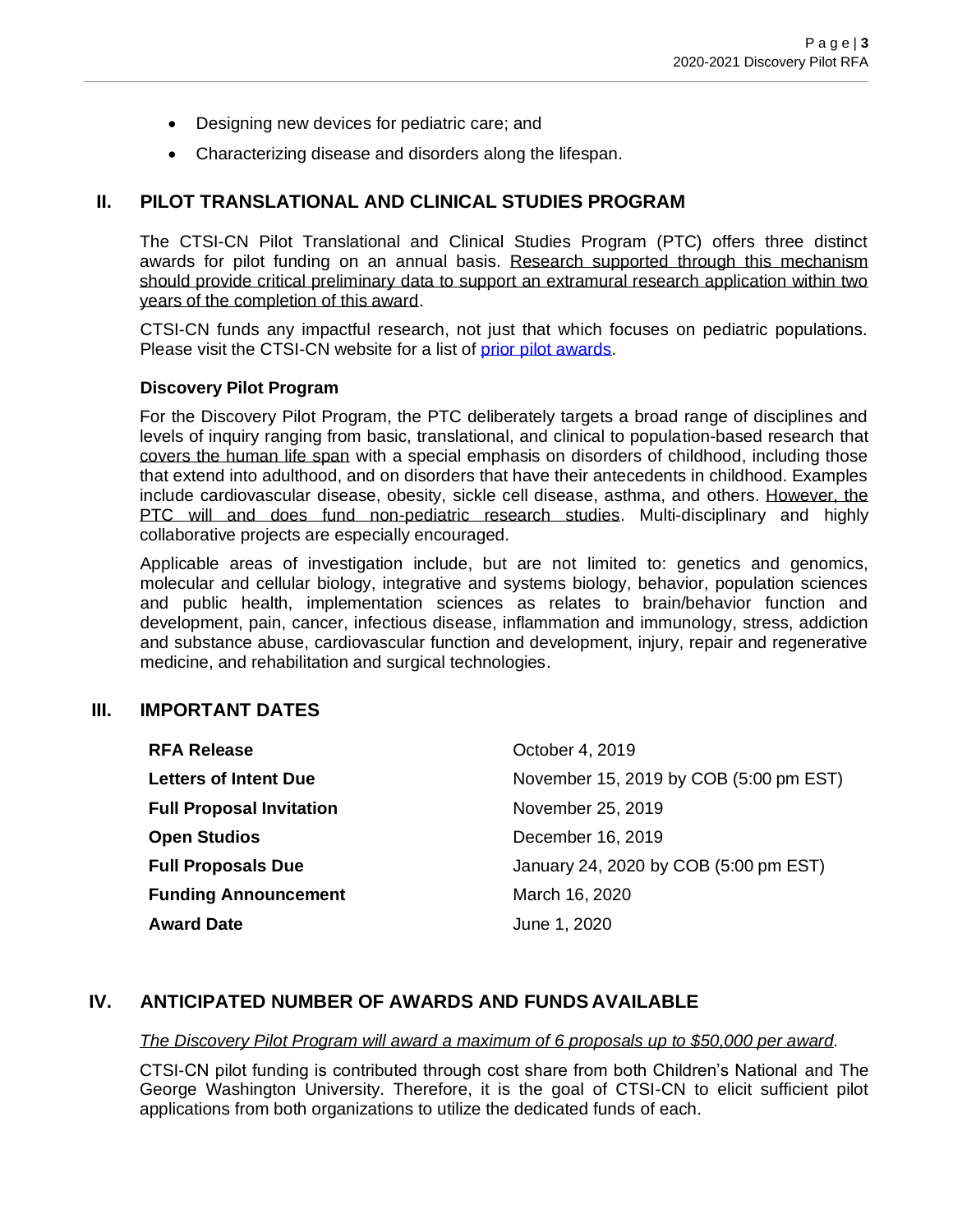Per [NCATS,](https://ncats.nih.gov/funding/review/policy) CTSI-CN pilot awards cannot support clinical trial activity beyond phase IIA.

Faculty salary of any investigator and indirect costs are **not** allowed.

Individual awards are available to cover direct research costs. Allowable expenses include salaries and fringe benefits for personnel other than faculty investigators working on this project (e.g., post-doctoral fellow); project-related supplies/small equipment for the project; costs for patients/subjects (including subject recruiting); consulting costs for statistical and/or informatics support; project-related charges to utilize equipment/core services; and other appropriate costs for necessary services based on justification. Travel costs are allowed when reasonable and justified.

# **V. AWARD PERIOD**

The award period is for twelve months, from June 1, 2020 to May 31, 2021. The funds used to support pilot awards are subject to institutional funding period requirements.

In addition, the CTSI-CN is required to comply with the NCATS policy regarding human subjects [and animal research.](https://ncats.nih.gov/funding/grantees/approval-faq) According to the policy, all CTSI-CN-funded Pilot and K projects that involve human or animal subjects are required to secure prior approval from NCATS before funds can be released and project work can begin.

This process enables NCATS to ensure that human and animal subjects are protected and appropriate data safety monitoring is used. Spending of pilot funds cannot be authorized until approval is secured. Please note that IRB approval is required *before* submission to NCATS and that NCATS prior approval takes a minimum of 30 days. Often NCATS prior approval can take 60 days or more. CTSI-CN staff will work with pilot awardees to compile and submit the necessary documents to NCATS. Detailed information about the necessary documentation will be sent to pilot awardees as applicable. Once the documentation is gathered, the official award letters will be released to the impacted awardees.

#### **VI. ELIGIBILITY CRITERIA**

Following are the eligibility criteria for all applicants:

- All applicants must become a [CTSI-CN](https://visitor.r20.constantcontact.com/manage/optin?v=001L7pmMP5BCByrEEoHKtboei8GSMar6s_Q6pNjIoymhq5l84wfLIgHJXbMNuXIBBMwKiAxz4pmFMyDL_ER5FxtOVz7cj0DuMicqAqD1W6NlmE%3D) member. If not done previously, applicants will be automatically subscribed to CTSI-CN emails when they submit their application.
- Principal Investigators (PI) must have a PhD, MD, or equivalent doctoral-level degree and must be faculty members at either Children's National or GW.
- Co-PIs are permitted, but each individual may submit one application only, whether as PI or Co-PI. Prior awardees are not allowed to serve as Co-PI.
- Co-Investigators must be faculty at either Children's National or GW, and their salary may not be included in the budget. Prior awardees may serve as Co-Investigators.
- Applications from Associate or full Professors are allowed if they propose a substantively new direction for the PI's research. This new direction must be explicitly stated and justified. Applicants unsure of their eligibility are encouraged to inquire with program staff, listed at the end of this section, prior to applying. Since pilot funding is geared towards early-stage investigators, all applicants should have identified mentors.
- Previous CTSI-CN pilot awardees are **not** eligible for a second award unless they propose a substantively new direction for the investigator's research. This new direction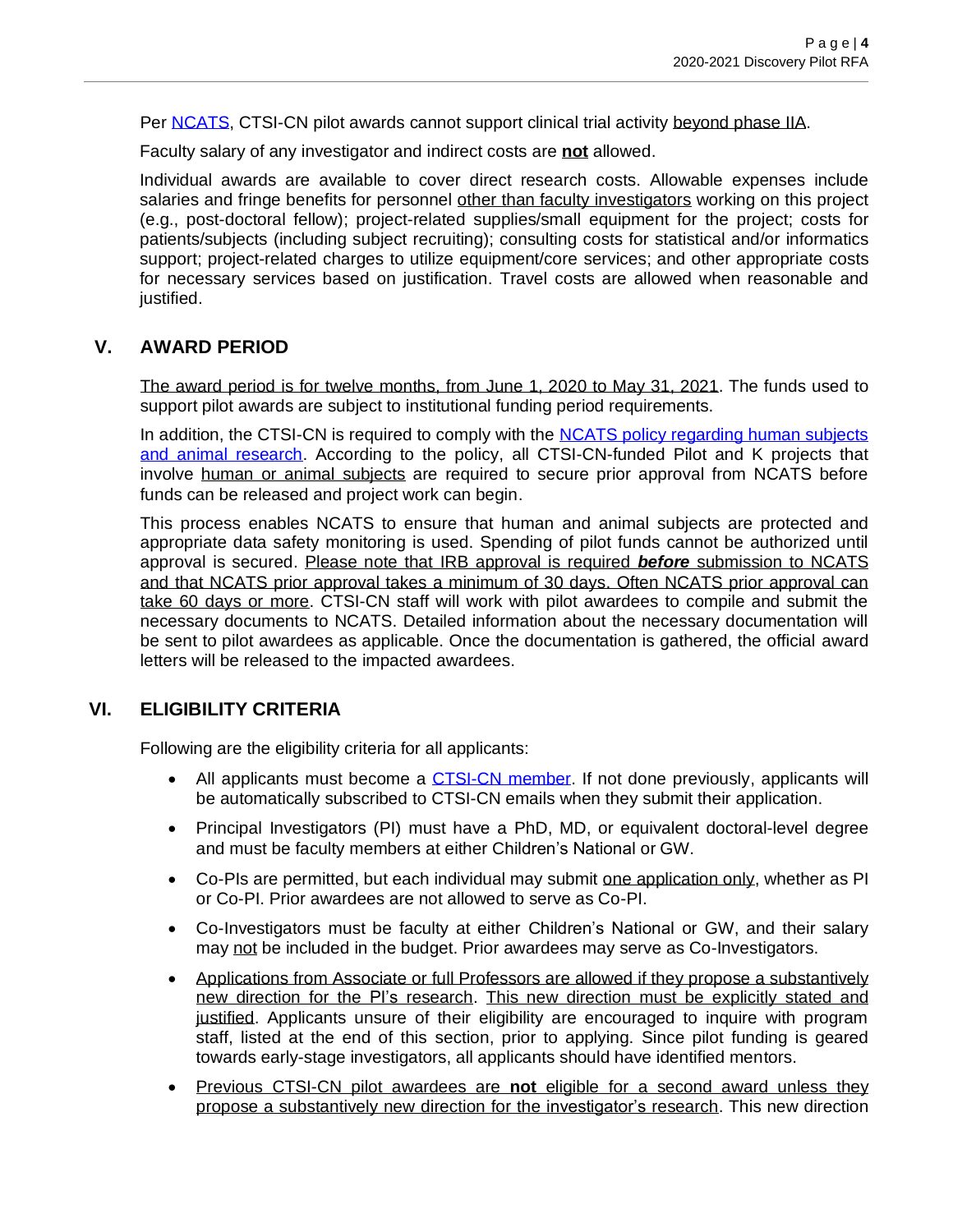must be explicitly stated and justified. Applicants unsure of their eligibility are encouraged to inquire with program staff, listed at the end of this section, prior to applying.

- Current CTSI-CN KL2 awardees and NIH K awardees are **not** eligible for this program.
- Before re-submitting any proposal substantively similar to a proposal previously submitted to the PTC, a PI must obtain the written permission of a PTC Lead.

The PTC faculty and staff are:

- PTC Co-Lead: Tim McCaffrey, PhD [\(mcc@email.gwu.edu\)](mailto:mcc@email.gwu.edu)
- PTC Co-Lead: Maureen Monaghan, PhD [\(MMonagha@childrensnational.org\)](mailto:MMonagha@childrensnational.org)
- Program Lead: Valery Yankov [\(vyankov@childrensnational.org\)](mailto:vyankov@childrensnational.org)

### **VII. GENERAL INSTRUCTIONS**

The PTC Pilot Program uses a two-phase approach. In Phase I, applicants must submit a twopage Letter of Intent (LOI). All submitted LOIs will be reviewed by the PTC Leadership and select content experts as required. A subset of applicants will be invited to submit a full proposal.

**Phase I applications for the 2020-2021 Pilot Award must be submitted electronically using the REDCap application form included in the Phase I instructions below.** Applicants must complete the entire form and include a single PDF document.

Phase II applicants will receive additional instructions when they are invited to submit a full proposal.

The format requirements for all submitted documents are as follows:

- Arial, 11-point font
- Margins should be 0.5 inch
- Single spaced

Please adhere to the page limitations specified below. Appendices are not allowed.

#### **VIII. PHASE I: LETTER OF INTENT**

LOIs should be submitted **by 5:00 pm EST on November 15, 2019** through the [REDCap](https://cri-datacap.org/surveys/?s=%20HKNWJYDCJH)  [application form.](https://cri-datacap.org/surveys/?s=%20HKNWJYDCJH) If applicants meet all eligibility criteria listed above, the LOI should be submitted as a single PDF document and should include the following items in the order listed:

- Cover Page: On a **single page**, applicants should provide information regarding all investigators' and mentors' position and rank, primary organization and primary unit (i.e., department, center, or institute), and their contact information (email, office phone, physical address). Each PI should provide his or her signature (e-signature will suffice) acknowledging agreement to submit the proposal.
- Letter of Intent: All eligible applicants are encouraged to submit a document, **no more than two pages**, with the following elements:
	- $\circ$  Title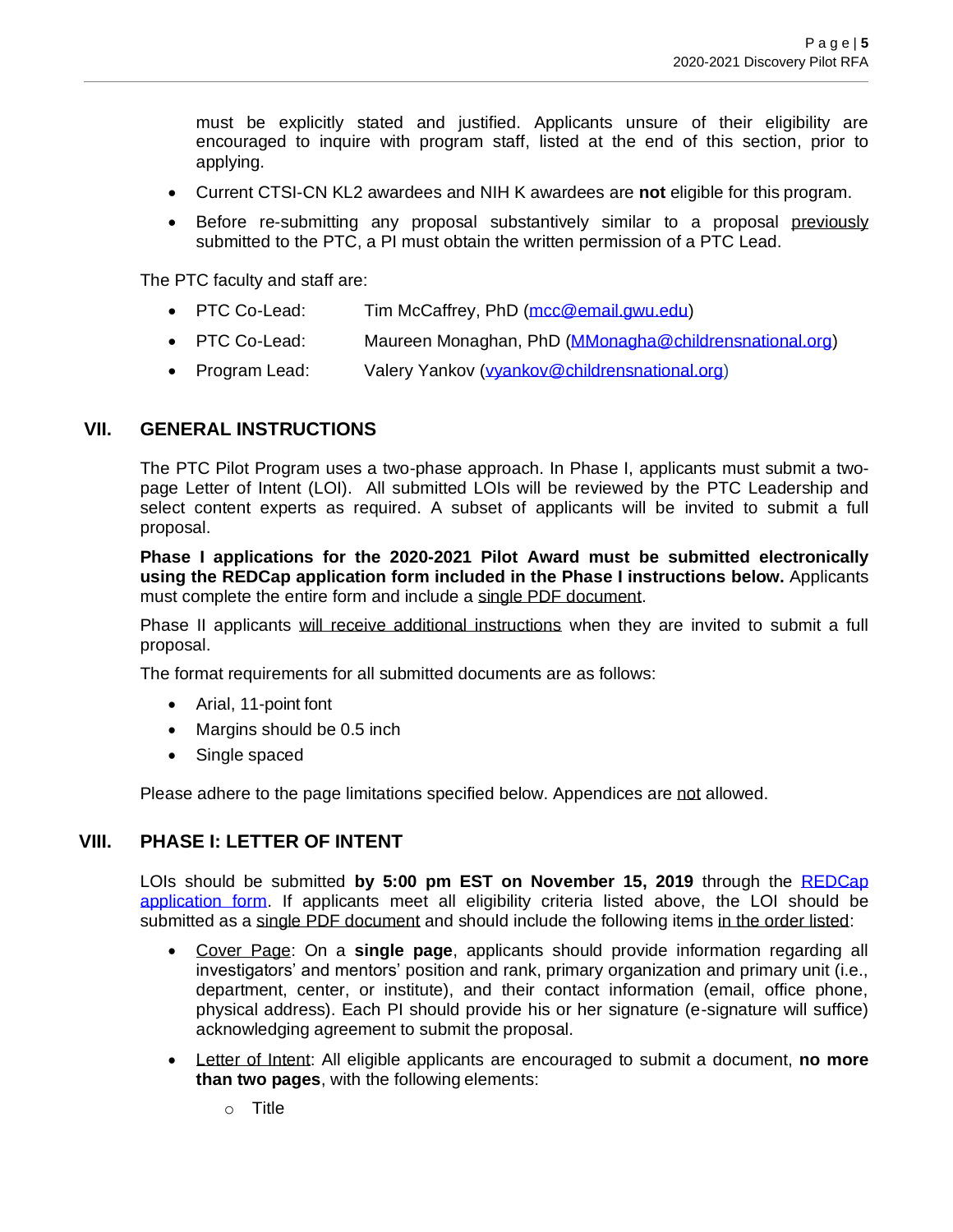- o Brief Background
- o Hypothesis and Specific Aims
- o Experimental Approach
- o Future Directions (i.e., a brief description of how successful completion of the project will result in a proposal for extramural funding)
- o References

Note: Cover page, references, and NIH Biosketches do not count toward the page limit.

• NIH Biosketch: Biosketches for the PI and Lead Mentor must be provided and adhere to the **new** [NIH biosketch format](https://grants.nih.gov/grants/forms/biosketch.htm) with a maximum of five pages each. The PI **must** provide an [ORCID number](https://orcid.org/) next to their [eRA Commons](https://era.nih.gov/) user name on their Biosketch. Any applicant who does not have an ORCID number should register to get one.

All submitted LOIs will be reviewed by the PTC Leadership and select content experts as required. A subset of applicants will be invited to submit a full proposal.

The CTSI-CN will **not** provide reviews to LOI applicants.

Applicants who meet all of the eligibility requirements and who have LOIs that meet the requirements for pilot awards will be invited to submit a full application. If further consultation is needed, applicants are encouraged to take advantage of Open Studios for project formulation. Additionally, applicants may seek support from the CTSI-CN Grants Enhancement Program (See Section X. CTSI-CN Resources).

#### **IX. APPLICATION DEVELOPMENT SUPPORT**

Applicants who move on to Phase II will have the opportunity to attend Open Studios. The **Open Studio** grew from a recognized need for earlier exposure to the process of project formulation (i.e., conceptualizing and formulating viable, realistic, and promising research proposals).

- The PTC will offer two Open Studios: one at Children's National and one at GW.
- Participation in the Open Studios is strictly voluntary.
- Applicants who choose to participate will have 20-30 minutes of presentation and discussion around their study concept.

The PTC will invite senior investigators and key faculty in specialized services such as biostatistics, informatics, community engagement, team science and more. Before the Open Studio, these faculty will review the LOI of each applicant who chooses to participate.

#### **X. PHASE II: INVITED FULL PROPOSALS**

Applicants who are invited to submit a full proposal in Phase II will be provided additional instructions at that time. Full proposals must be submitted no later than **5:00 pm EST on January 24, 2020**. The full proposal should be submitted as a single PDF document and should include the following items in the order listed:

• Cover Page: On a **single page**, applicants should provide information regarding all investigators' and mentors' position and rank, primary organization and primary unit (i.e.,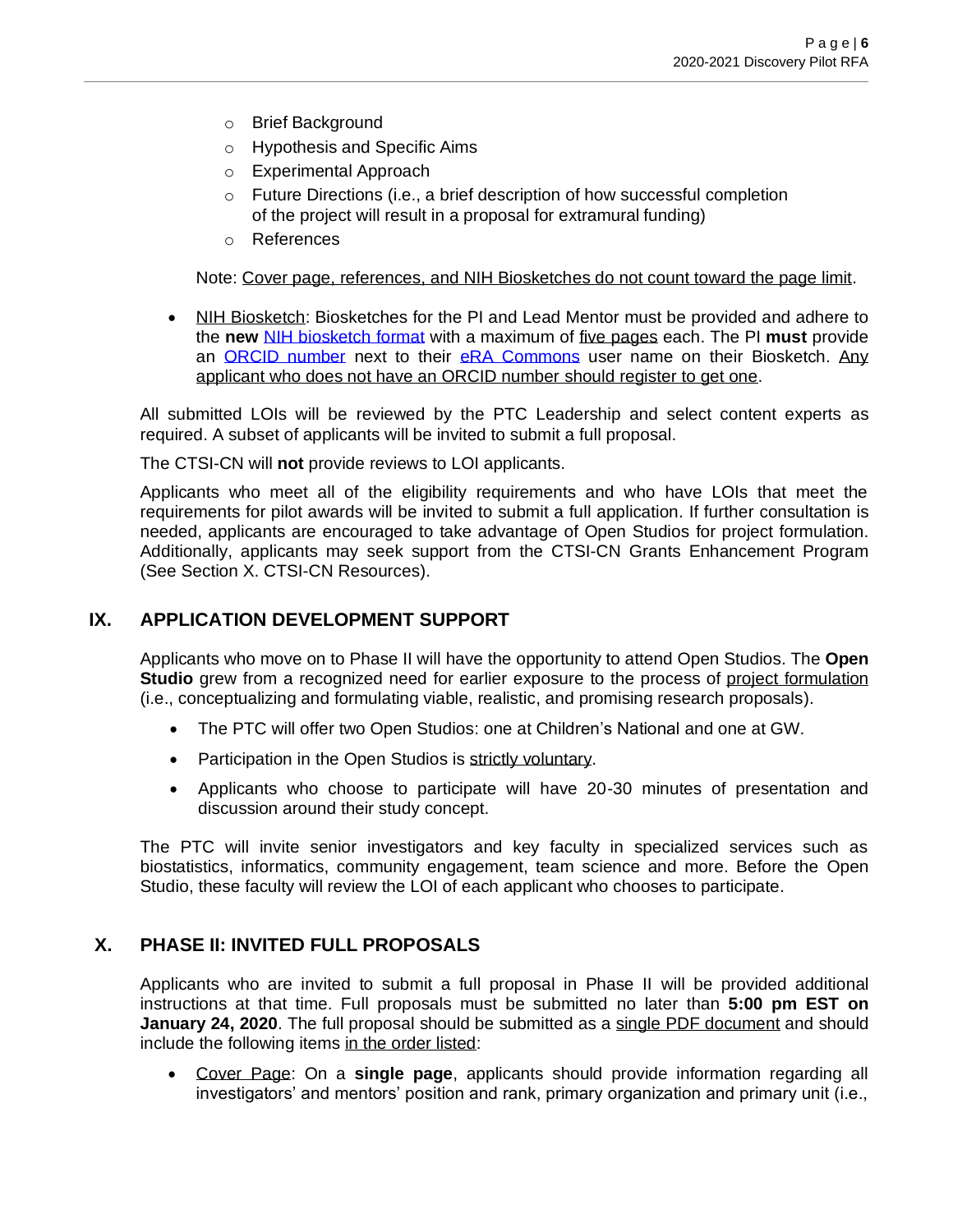department, center, or institute), and their contact information (email, office phone, physical address). Each PI should provide his or her signature (e-signature will suffice) acknowledging agreement to submit the proposal.

- Full Proposal: The full proposal should be **no more than seven pages** and submitted as a single PDF document that includes the following elements:
	- o Title
	- o Background
	- o Hypothesis and Specific Aims
	- o Significance
	- o Innovation
	- o Experimental Approach
	- o Future Directions (i.e., description of how successful completion of the project will result in a proposal for extramural funding)
	- o References
	- Note: Cover page, references, budget/budget justification, NIH biosketches, and lead mentor/co-mentor statements do not count toward the page limit.
- Budget and Justification: Using PHS 398 Form Page 4 (Rev. 06/09), complete the budget template with accompanying budget [justification.](https://grants.nih.gov/grants/funding/phs398/fp4.pdf)
- NIH Biosketches: NIH biosketches of all investigators must be provided and adhere to the **new** [NIH biosketch format](https://grants.nih.gov/grants/forms/biosketch.htm) with a maximum of five pages each. If available, biosketches of any key personnel (e.g., postdoctoral fellows) to be supported by the proposed budget should be included as well.
- Lead Mentor and Co-Mentor(s) Statement: A **single** letter, signed by the Mentor and any Co-Mentor(s), should be included and **not** exceed two pages. The statement should include the following:
	- $\circ$  A description of the research and all other developmental activities such as seminars, scientific meetings, training in the responsible conduct of research, and presentations. It should discuss expectations for publications over the period of the proposed project.
	- $\circ$  The source of anticipated additional support (aside from the pilot funds) for the applicant's research project over the one-year award period.
	- o The nature and extent of supervision and mentoring of the candidate and commitment to the candidate's development that will occur during the award period.
	- o The candidate's anticipated portion of time available for research.
	- $\circ$  The mentors' experience as a mentor, including type of mentoring (e.g., graduate students, career development awardees, postdoctoral students), number of persons mentored, and career outcomes.

The PTC strongly encourages all applicants, but in particular those with human subject and animal studies, to submit their protocol to the IRB before or near the time of submitting their full proposal application. Human subject and animal studies **must get** NCATS prior approval, which requires an IRB approval letter, before spending can be authorized. CTSI-CN staff will work with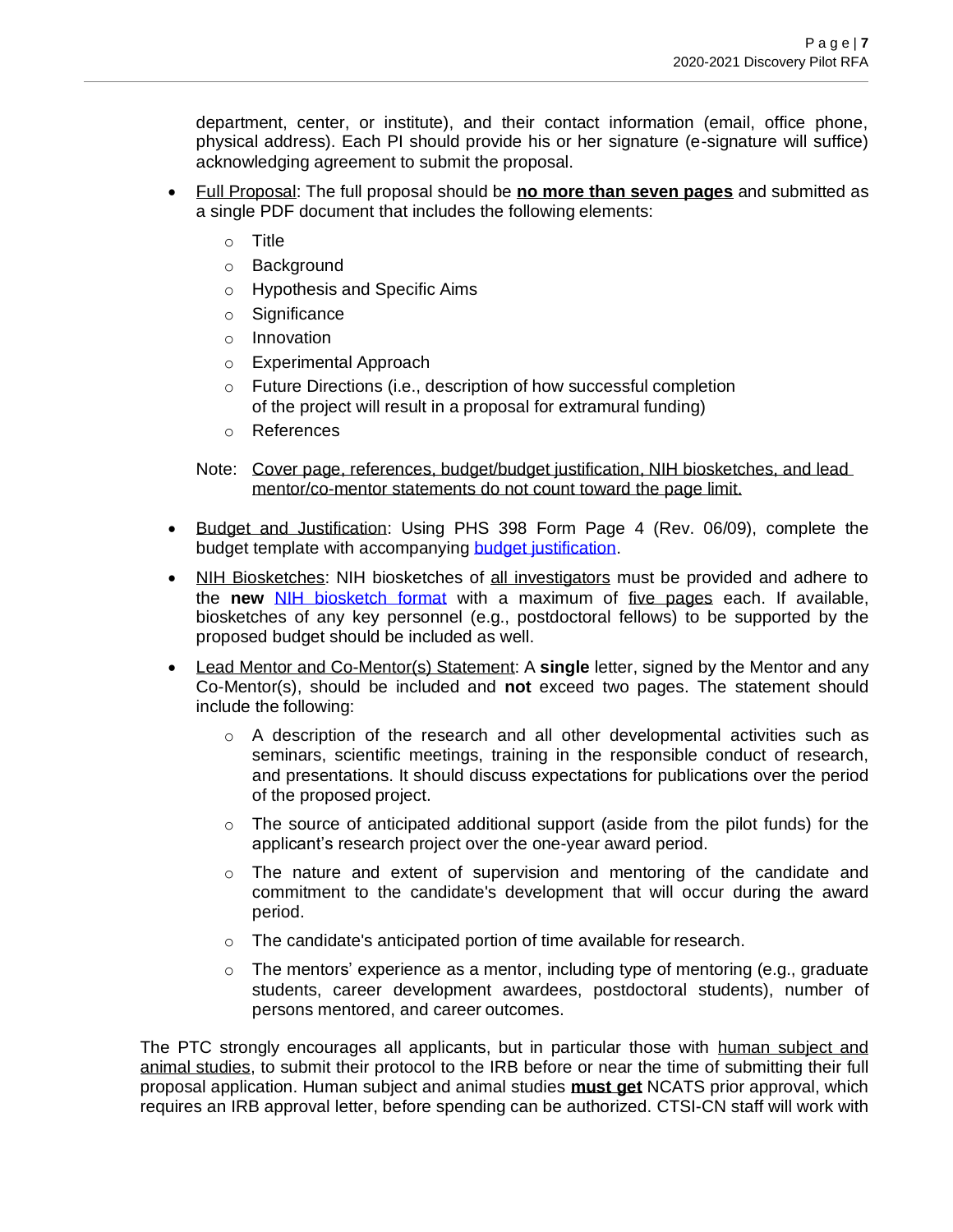applicants to compile and submit the necessary documents to their respective IRB.

At least two members of the CTSI-CN Scientific Review Group with relevant content expertise will assess the scientific merit of all proposals. Each proposal will receive an overall impact score reflecting scientific merit using the NIH scoring [system.](https://grants.nih.gov/grants/peer/guidelines_general/scoring_system_and_procedure.pdf) The CTSI-CN will provide deidentified proposal reviews to all applicants invited to submit a full proposal.

**Final funding decisions will be made at the discretion of Lisa Guay-Woodford, MD, and Mitchell Smith, MD, PHD, PI and Co-PI of the CTSI-CN,, based on the recommendations of the PTC and Community Engagement leadership.** 

#### **XI. PROGRESS REPORTING**

Pilot awardees are expected to present a Mid-Year Progress Report approximately six months into the award. The mid-year progress report will be a combined presentation and discussion. The goal of this presentation will be for CTSI-CN leadership to troubleshoot potential problems and assess progress. Awardees will be contacted directly by a PTC Program Lead with guidelines and to schedule the progress presentations. A final presentation will be scheduled roughly three months after award completion.

To allow tracking of progress/success of each project, funded investigators will be required to submit data on all relevant work products related to their awards (e.g., abstracts, manuscripts, submitted grants, and funding notifications) at regular intervals via a REDCap survey. The PTC may request additional information from funded investigators.

Each publication, press release, or other document that cites results from the pilot award must include an acknowledgement of our CTSI-CN grant as follows:

*"This publication [or project] was supported by Award Number UL1TR001876 from the NIH National Center for Advancing Translational Sciences. Its contents are solely the responsibility of the authors and do not necessarily represent the official views of the National Center for Advancing Translational Sciences or the National Institutes of Health."*

#### **XII. CTSI-CN RESOURCES**

The CTSI-CN fosters broad collaborative investigation that accelerates discovery and drives dialogue across the bench, bedside, and community continuum. Applicants are encouraged to consult with CTSI-CN services, listed below, to access resources and further develop their proposals. CTSI-CN offers some services at no or reduced cost, and **all initial consultations are free**. Early engagement of CTSI-CN services allows investigators to budget for necessary, but often overlooked, study pieces. More information and contacts can be found at [http://ctsicn.org/.](http://ctsicn.org/)

- **Biostatistics, Epidemiology and Research Design (BERD) Consultation**: Our team of experts provide high quality biostatistical and epidemiological support for the development and design of CTR, as well as data management and analysis support. All requestors can be provided with up to four hours of free support. Additional free support can be provided on a case-by-case basis.
- **Informatics Consultation**: provides investigators and their teams with access to recruitment tools, clinical data, and analytic tools required for CTR needs, as well as with the training for the use of these tools. Our Informatics team also provides high-level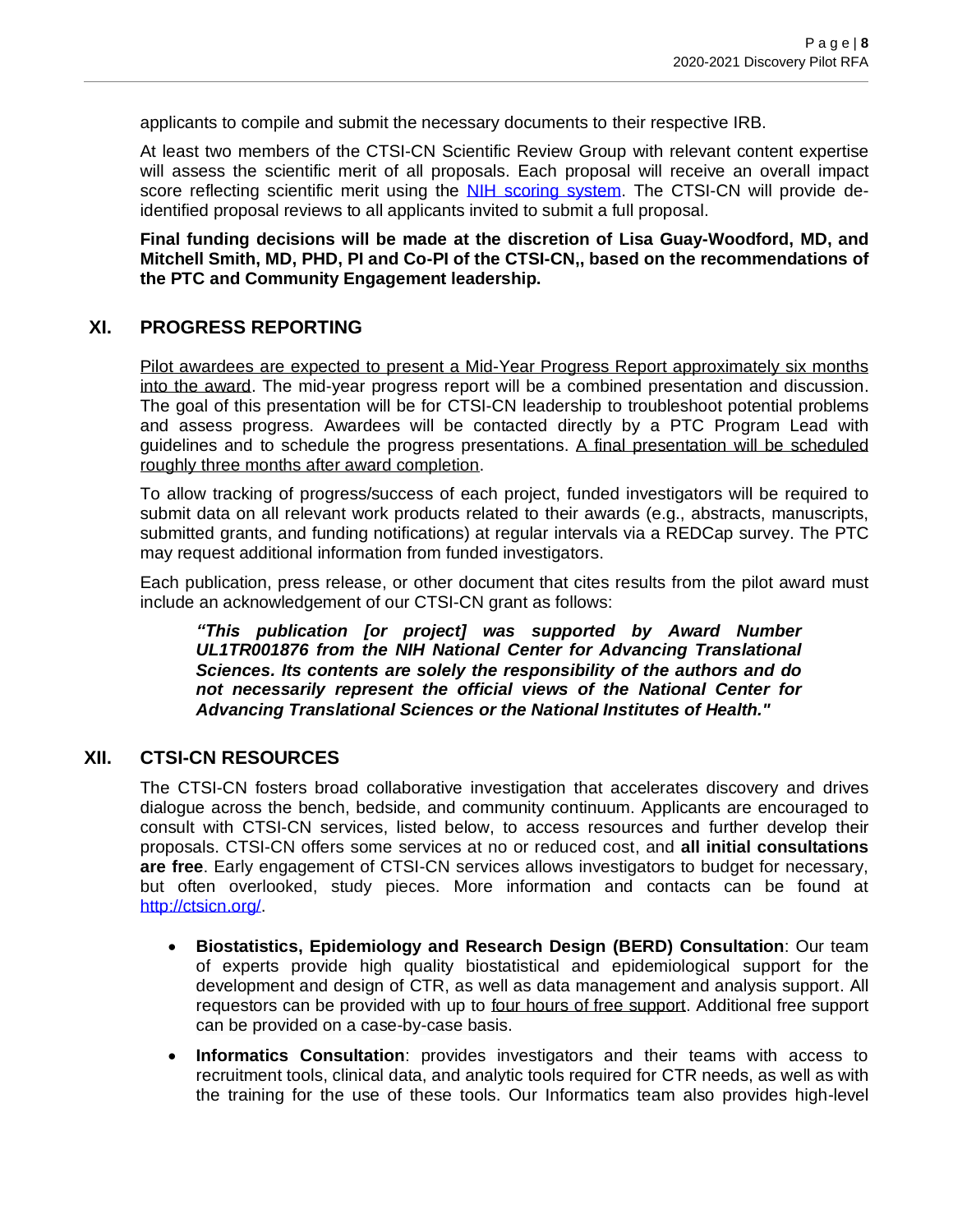expertise around study design and data analysis for bioinformatics studies, and in unifying bioinformatics with medical informatics.

- **Grants Enhancement Program** (GEP): provides critical support for junior faculty in writing successful grant applications. The GEP offers the following services:
	- o Open Studios for senior faculty input on early project formulation;
	- o Specific aims and proposal review by senior faculty;
	- $\circ$  Monthly meetings for peer review of and by K- and R-focused junior faculty, facilitated by senior faculty members;
	- $\circ$  Access to materials such as successful grant applications and guidance documents; and
	- $\circ$  By request, external expert review of well-prepared grant applications and mock study sections for multidisciplinary input.
- **Community Engagement Consultation**: offers investigators the opportunity to consult with the Community Board (CB). Consultations address study design and recruitment. Members have expertise in community organizing, mental health and illness, special populations, child welfare and behavioral services for detained youth and children with complex medical conditions.
- **Participant Recruitment Consultation**: assists investigators and their teams maximize the recruitment of research participants - including pediatric and rare genetic disease populations - by using a variety of existing and developing informatics tools, educating teams on their use, and connecting with the community to maximize their buy-in.
- **Regulatory Consultation**: offers investigators support in their IRB process, and alerts about other compliance regulations that need to be addressed.
- **Liaison to Trial Innovation Centers Consultation**: offers support for Multi-site Clinical Trials through the CTSA Trial Innovation Centers. Our team can match investigators with Clinical Trials taking place in other CTSA institutions for collaboration, as well as help our Children's and GW researchers find collaborators for their Clinical Trials studies in other CTSA institutions. We also work with the research teams to ensure trial readiness and offer streamline procedures for the implementation of multicenter research projects.
- **Integrating Special Populations**: provides resources to assist investigators in including special populations in CTR projects. Special populations are defined as: Children from underserved populations (i.e., those experiencing health disparities); fetuses and their mothers; and children with rare genetic disorders.
- **Clinical Research Unit (CRU)** at Children's National Main Hospital (*GW researchers have limited access to these services*): The CRU offers a variety of resources and specialized services for investigators/research staff and their clinical research protocols. Services can be performed in the CRU or other hospital areas, both inpatient and outpatient. All CRU personnel have comprehensive training, including GCP, to perform each service/task with the highest level of efficiency, quality, and ethical standards. In addition, the CRU leadership and management team has many years of combined experience in clinical research in pediatrics and other vulnerable populations. Services include:
	- ClinicalTrials.gov Support: In partnership with the IRB, our team sends reminders to PIs to register and provide study results on ClinicalTrials.gov and ensures that the